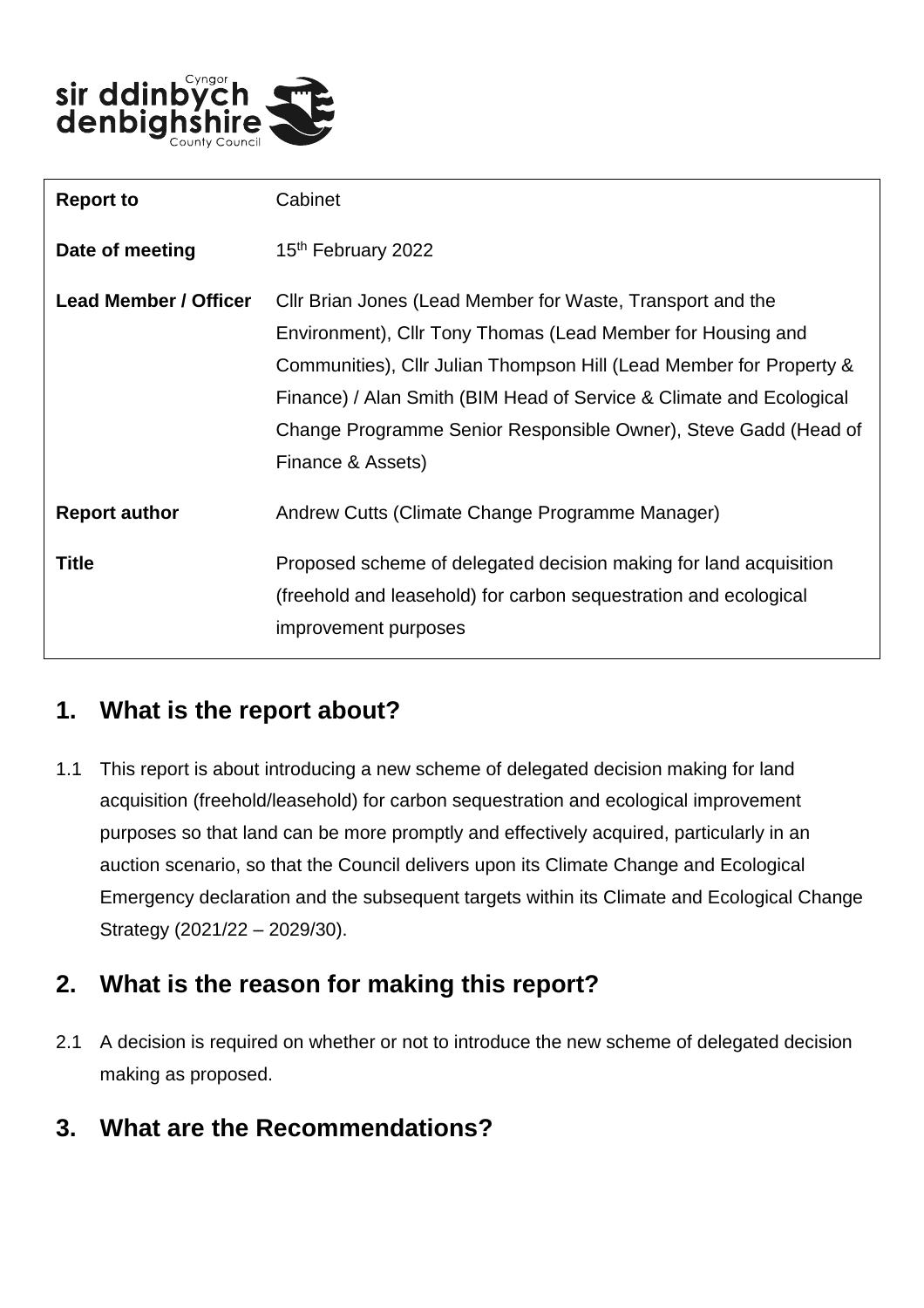- 3.1 For Cabinet to approve the introduction of the new scheme of delegated decision making for land acquisition (freehold/leasehold) for carbon sequestration and ecological improvement purposes as proposed in Appendix 1.
- 3.2 That the Committee confirms that it has read, understood and taken account of the Wellbeing Impact Assessment (Appendix 2) as part of its consideration.

### **4. Report details**

- 4.1 See Appendix 3 for detail on the Council's Net Carbon Zero and Ecologically Positive 2030 targets and rationale for acquisition for the purposes of carbon sequestration and ecological improvement.
- 4.2 See Appendix 4 for detail on the Council's current approach for acquisition (freehold/ leasehold) for purposes of carbon sequestration and ecological improvement and how that would look under this proposed scheme of delegated decision making.

## **4.1 Proposed scheme of delegated decision making**

- 4.1.1 An identified risk (see Appendix 6) in successfully achieving our carbon sequestration targets is around the successful acquisition of land which comes on the open market, often in an auction selling environment, with short deadlines between advertisement and final bids. This was confirmed as an issue in September 2021 when 2 sites were available for purchase via auction which would have scored highly using the land assessment matrix (Appendix 5) but were not pursued due to not being able to complete the existing scheme of delegated decision making in the time available between advert and auction.
- 4.1.2 In order to secure sites in a prompt and effective manner it is proposed a new scheme of delegated decision making is put in place for specific site acquisitions for the purposes of carbon sequestration and ecological improvement. This would involve both financial aspects under the jurisdiction of Strategic Investment Group and land use aspects under the jurisdiction of Asset Management Group as outlined in the Council's Constitution.
- 4.1.3 The proposed new scheme of delegated decision making is provided in full in Appendix 1 and a description is below.

For acquisitions up to £1m in value and having costs within the budget envelope agreed by Budget Board for the Climate and Ecological Change Programme Land Use Workstream it is proposed that: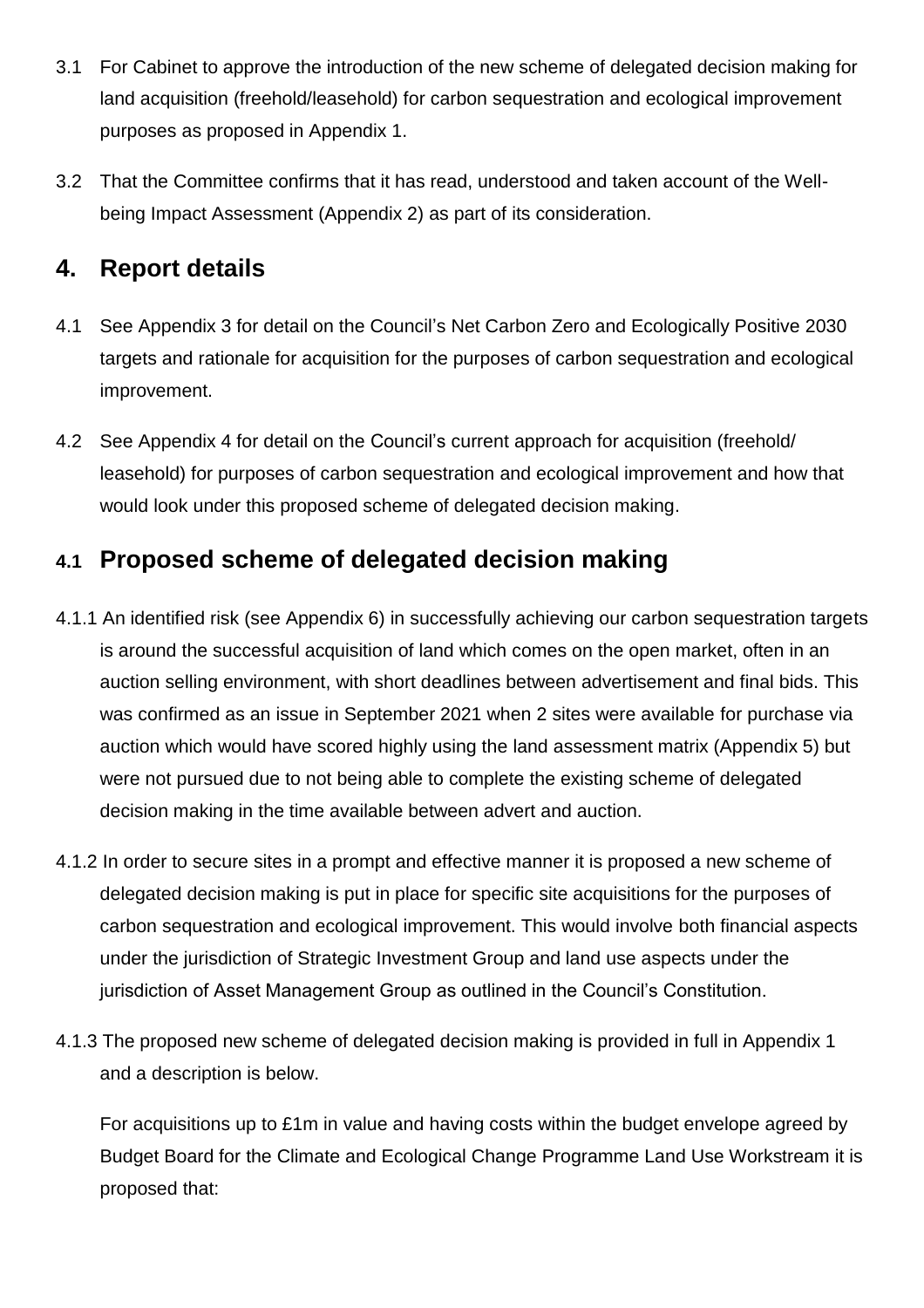Strategic Investment Group delegate the decision for spending of capital for specific site acquisition to / that Asset Management Group delegate decisions on proposals for specific site acquisitions to:

the Head of Finance and Property in consultation with the Section 151 Officer, Monitoring Officer and Lead Member for Property & Finance, in conjunction with the Corporate Landlord, Lead Member for Waste, Transport and the Environment (covering Net Carbon Zero Council) and Lead Member for Housing and Communities (covering Ecologically Positive Council), to negotiate the acquisition of land for purposes of carbon sequestration and ecological improvement as long as the land in question does not meet any of the stated disqualifying criteria.

#### **5. How does the decision contribute to the Corporate Priorities?**

- 5.1 The approach outlined will make a direct contribution to delivering upon the Council's Climate Change and Ecological Emergency declaration which committed the Council to become Net Carbon Zero by 2030, and the subsequently adopted Climate and Ecological Change Strategy, by supporting the increase in tonnage of carbon sequestered by Council owned/operated land and at the same time directly contributing to the achievement of Ecologically Positive Council by 2030 by increasing the number of hectares of Council owned/operated land in the highest species richness categories.
- 5.2 The approach outlined will support the Council in making its contribution to the Welsh Government policy for the public sector to be carbon neutral by 2030, for Wales to meet its legally binding target of reducing emissions to Net Zero by 2050 and supports the Council's statutory duty under Section 6 of the Environment (Wales) Act 2016 to "seek to maintain and enhance biodiversity".

#### **6. What will it cost and how will it affect other services?**

- 6.1 Capital costs include any costs related to the acquisition of the land e.g. purchase cost, and any costs related to converting the land into woodland e.g. tree planting, and ecological improvement interventions e.g. habitat creation, livestock fencing. External grants would be sought wherever possible to provide a funding mix alongside capital allocated to the Climate and Ecological Change Programme each year as part of the budget setting process.
- 6.2 Revenue costs include fees and charges related to acquisition of the land which cannot be capitalised and costs related to the management of the asset thereafter. For woodland creation at scale, the approach being undertaken is that of natural regeneration wherever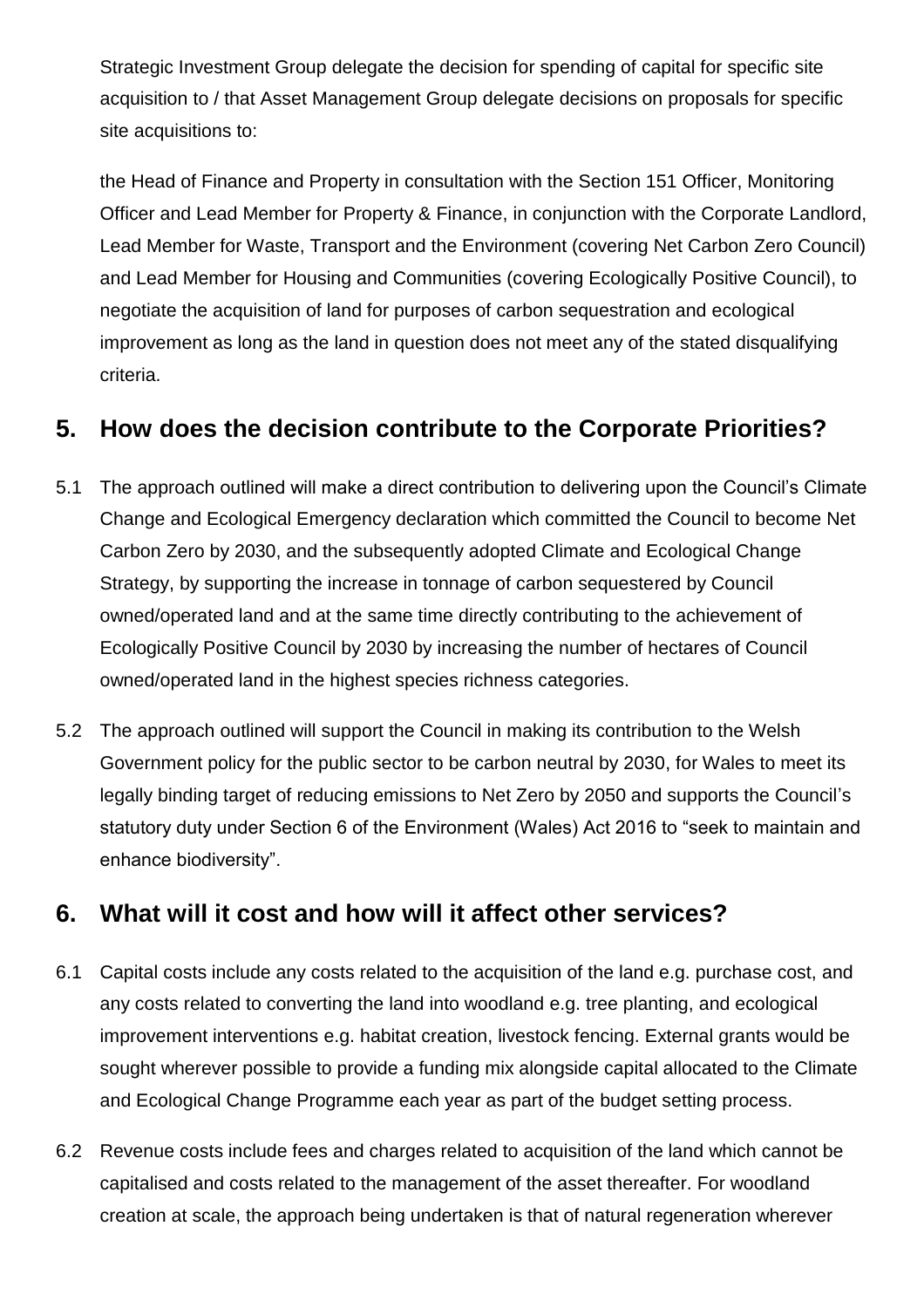possible. For woodland creation within communities the approach being undertaken is that of 'right tree, right place' to avoid unnecessary tree maintenance or failure. Sites acquired are likely to be added to the Countryside Services asset portfolio and will be reviewed from an ongoing management perspective. Revenue costs may be identified and external grant will be sought to supplement management budgets across all sites.

- 6.3 The likely impact on other service areas are as follows:
	- Strategic Assets and Legal in relation to land acquisition negotiations.
	- Climate Change Team providing project management to assess potential land acquisitions and deliver any subsequent woodland creation and habitat enhancement activity.
	- Countryside Services providing specialist advice for carbon sequestration and ecological improvement plans; undertaking operational management and maintenance.
	- Democratic services to manage a notice of decision process to enable sufficient awareness in case Members wish to call in the executive delegated decision.

# **7. What are the main conclusions of the Well-being Impact Assessment (WIA)?**

7.1 See Appendix 2 for the full WIA.

# **8. What consultations have been carried out with Scrutiny and others?**

- 8.1 The Climate and Ecological Change Strategy and the targets within, including the requirement to increase carbon sequestration, was consulted widely during 2020 and was positively received. This included 2 public engagement periods in January/February and November/December 2020 as well as engagement with all Member Area Groups, Cabinet and Lead Members. The Strategy was presented and adopted by Council, by unanimous vote, in February 2021. See 23<sup>rd</sup> [February 2021 Council paper](https://moderngov.denbighshire.gov.uk/ieListDocuments.aspx?CId=134&MId=6303&LLL=0) for further information.
- 8.2 The proposed approach for land use and land acquisition for the explicit purposes of carbon sequestration and ecological improvement has been developed collaboratively with support of officers from: Strategic Assets, Valuation and Estates Team, Countryside Services, AONB, and the Climate Change Team. The officer group is supportive of the proposed approach.